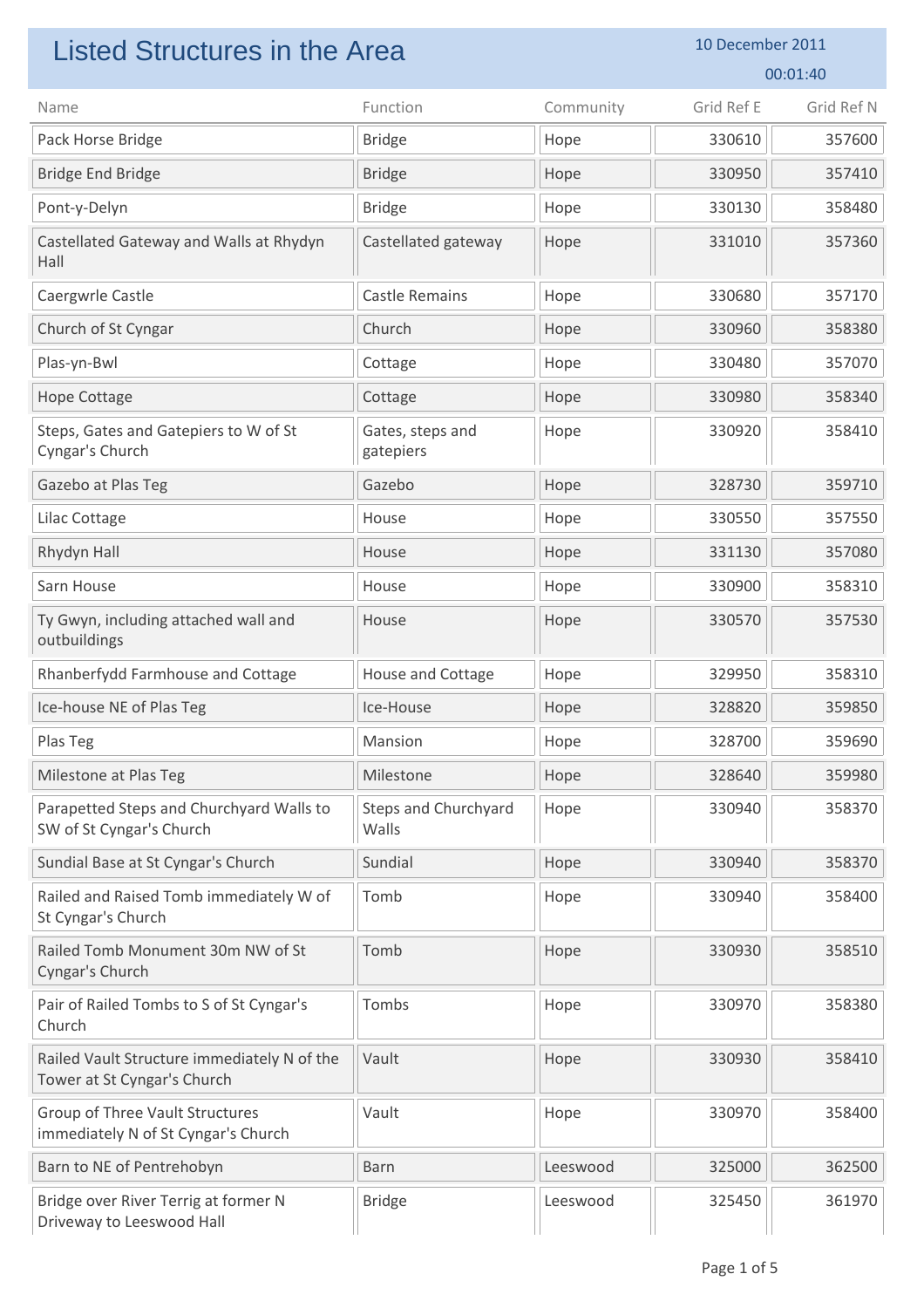| Name                                                                                    | Function                    | Community | Grid Ref E | Grid Ref N |
|-----------------------------------------------------------------------------------------|-----------------------------|-----------|------------|------------|
| Bridge over River Terrig near White Gates<br>Cottage                                    | <b>Bridge</b>               | Leeswood  | 325100     | 361600     |
| Bridge carrying main drive over Servants'<br>Pathway including gate piers at Hartsheath | <b>Bridge</b>               | Leeswood  | 328500     | 360200     |
| Bridge over River Alyn at Hartsheath                                                    | <b>Bridge</b>               | Leeswood  | 328400     | 360100     |
| Pont Blyddyn                                                                            | <b>Bridge</b>               | Leeswood  | 327680     | 360560     |
| Llettau at Pentrehobyn                                                                  | Cells                       | Leeswood  | 325000     | 362450     |
| <b>Bethel Calvinistic Methodist Chapel</b>                                              | Chapel                      | Leeswood  | 326900     | 360100     |
| Christ Church                                                                           | Church                      | Leeswood  | 327200     | 361100     |
| Park Cottage to N of Coach-house and<br><b>Stables at Hartsheath</b>                    | Cottage                     | Leeswood  | 328700     | 360400     |
| U-shaped Range of Farm Buildings to the<br>NW of Fferm Farmhouse                        | Farmbuildings               | Leeswood  | 327900     | 360300     |
| Fferm Farmhouse                                                                         | Farmhouse                   | Leeswood  | 327900     | 360300     |
| Former Dovecote S of Leeswood Hall                                                      | Former Dovecote             | Leeswood  | 325200     | 362000     |
| Garden Walls and Gateway to S and W of<br>Fferm Farmhouse                               | Garden Walls and<br>Gateway | Leeswood  | 327900     | 360300     |
| White Gates, Screens and Piers NW of<br>Leeswood Hall                                   | Gates, Screens & Piers      | Leeswood  | 325000     | 361500     |
| 7 Alyn Terrace                                                                          | House                       | Leeswood  | 327760     | 360430     |
| Leeswood Green Farm                                                                     | House                       | Leeswood  | 326300     | 360400     |
| 15 Alyn Terrace                                                                         | House                       | Leeswood  | 327760     | 360430     |
| 14 Alyn Terrace                                                                         | House                       | Leeswood  | 327760     | 360430     |
| 12 Alyn Terrace                                                                         | House                       | Leeswood  | 327760     | 360430     |
| Hartsheath Hall                                                                         | House                       | Leeswood  | 328600     | 360200     |
| 10 Alyn Terrace                                                                         | House                       | Leeswood  | 327760     | 360430     |
| 8 Alyn Terrace                                                                          | House                       | Leeswood  | 327760     | 360430     |
| 6 Alyn Terrace                                                                          | House                       | Leeswood  | 327760     | 360430     |
| 13 Alyn Terrace                                                                         | House                       | Leeswood  | 327760     | 360430     |
| Plasnewydd Cottage and Farmhouse                                                        | House                       | Leeswood  | 328800     | 360700     |
| Pentrehobyn                                                                             | House                       | Leeswood  | 324960     | 362430     |
| Leeswood Hall                                                                           | House                       | Leeswood  | 325200     | 361300     |
| 9 Alyn Terrace                                                                          | House                       | Leeswood  | 327760     | 360430     |
| 11 Alyn Terrace                                                                         | House                       | Leeswood  | 327760     | 360430     |
| Pen-yr-Allt Farmhouse and attached byre                                                 | House & Byre                | Leeswood  | 328000     | 361500     |
| Ice House to NW of Leeswood Hall                                                        | Ice House                   | Leeswood  | 325100     | 361500     |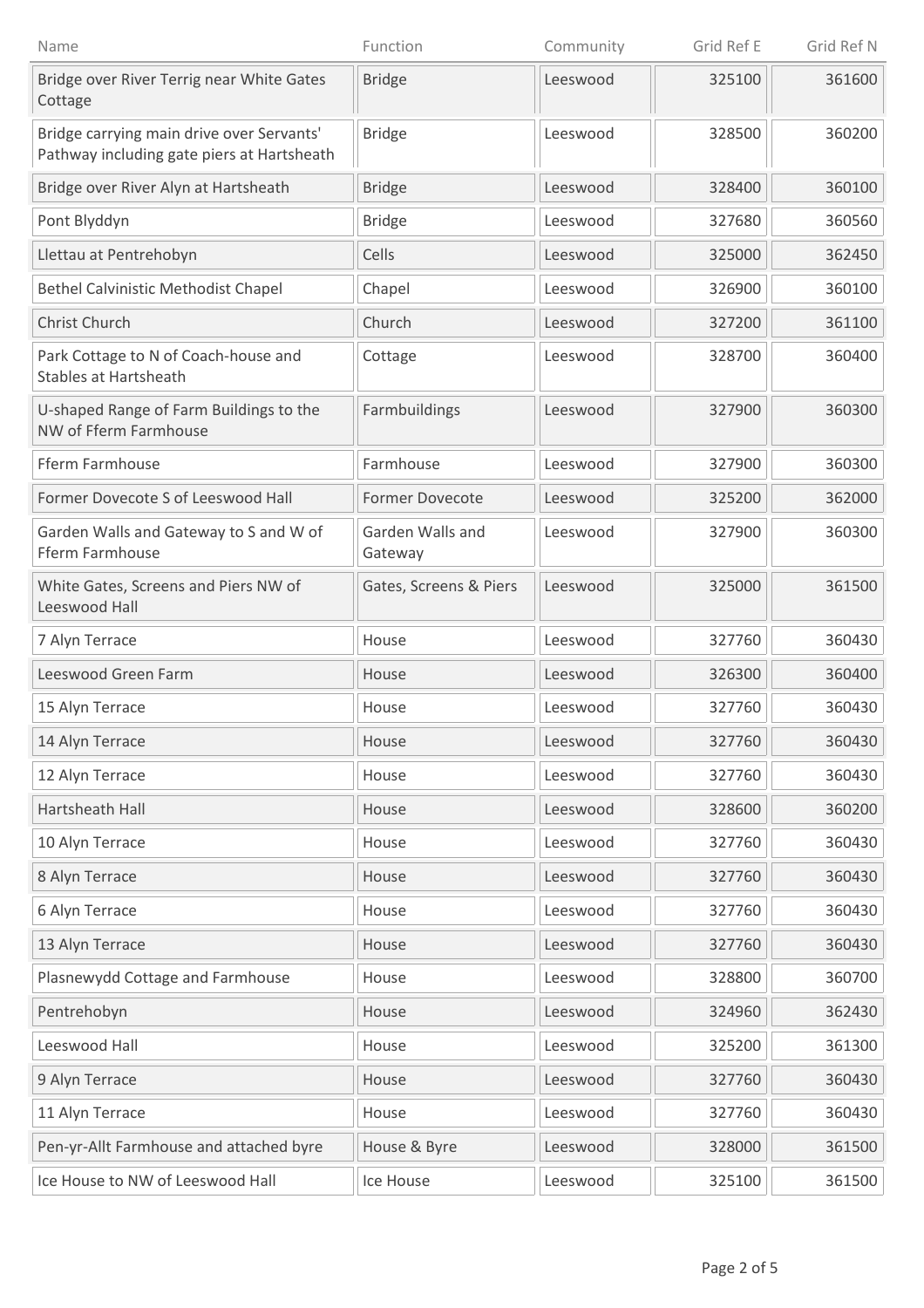| Name                                                                                   | Function                            | Community | Grid Ref E | Grid Ref N |
|----------------------------------------------------------------------------------------|-------------------------------------|-----------|------------|------------|
| Ice Tunnels immediately to NE of Hartsheath                                            | <b>Ice Tunnels</b>                  | Leeswood  | 328600     | 360200     |
| Pair of Lodges flanking N driveway to<br>Leeswood Hall                                 | Lodges                              | Leeswood  | 325000     | 361500     |
| The Brewhouse at Fferm Farmhouse                                                       | pigsties                            | Leeswood  | 327900     | 360300     |
| Retaining Walls flanking sunken Servants'<br>thway at Hartsheath Pa                    | <b>Retaining Walls</b>              | Leeswood  | 328500     | 360200     |
| U-shaped Former Stable Blocks and<br>Attached Walls at Leeswood Hall                   | <b>Stable Blocks and Walls</b>      | Leeswood  | 325200     | 361200     |
| Coach-house and Stables to NE of<br>Hartsheath                                         | <b>Stables</b>                      | Leeswood  | 328800     | 360400     |
| Stables and attached Walled Garden to NE<br>of Pentrehobyn                             | <b>Stables and Walled</b><br>Garden | Leeswood  | 325000     | 362500     |
| Farmyard Range to NW of Fferm                                                          | <b>Unassigned Farmhouse</b>         | Leeswood  | 327760     | 360340     |
| Inner Boundary Wall at Pentrehobyn<br>including attached gate piers on main drive      | Wall and gate-piers                 | Leeswood  | 325000     | 362400     |
| Walled Garden including Stone Piers,<br>Cottage and Vine House E of Leeswood<br>House  | Walled Garden,<br>Cottage and Vine  | Leeswood  | 325300     | 361300     |
| AGRICULTURAL RANGE TO SW OF PLAS<br>HENDRE, VILLAGE STREET (E SIDE),<br><b>NERCWYS</b> | <b>AGRICULTURAL RANGE</b>           | Nercwys   | 323100     | 361230     |
| L-SHAPED AGRICULTURAL RANGE AT FRON<br>FARM, FRON                                      | <b>AGRICULTURAL RANGE</b>           | Nercwys   | 322020     | 361190     |
| HAY BARN AT PLAS HENDRE, VILLAGE<br><b>STREET (E SIDE)</b>                             | <b>BARN</b>                         | Nercwys   | 323090     | 361230     |
| BARN AT HENDRE ISA, NERCWYS                                                            | <b>BARN</b>                         | Nercwys   | 323180     | 361540     |
| ADJOINING BARN TO WEST, TREFRWD<br>FARM, PLAS UCHA                                     | <b>BARN</b>                         | Nercwys   | 322850     | 359250     |
| BARN AT PLAS UCHA FARM, PLAS UCHA                                                      | <b>BARN</b>                         | Nercwys   | 323290     | 359290     |
| BARN AT NERQUIS HALL, NERQUIS HALL<br><b>ESTATE</b>                                    | <b>BARN</b>                         | Nercwys   | 324130     | 360030     |
| THE BARN, NERCWYS                                                                      | <b>BARN</b>                         | Nercwys   | 322860     | 361520     |
| PONT TERRIG, FFORDD NERCWYS, PENTRE                                                    | <b>BRIDGE</b>                       | Nercwys   | 324050     | 359080     |
| PIGGERIES AT NERQUIS HALL                                                              | CART-HOUSE, PI<br><b>GGERIES</b>    | Nercwys   | 324160     | 360060     |
| ST MARY'S PARISH CHURCH, VILLAGE<br>STREET (W SIDE),                                   | <b>CHURCH</b>                       | Nercwys   | 323470     | 360420     |
| COACH-HOUSE AND CART-HOUSE AT<br><b>NERQUIS HALL</b>                                   | COACH-HOUSE, CART-<br><b>HOUSE</b>  | Nercwys   | 324160     | 360060     |
| COACH-HOUSE AND STABLE BLOCK AT<br>TREFRWD FARM, PLAS UCHA                             | COACH-HOUSE,<br><b>STABLES</b>      | Nercwys   | 322850     | 359250     |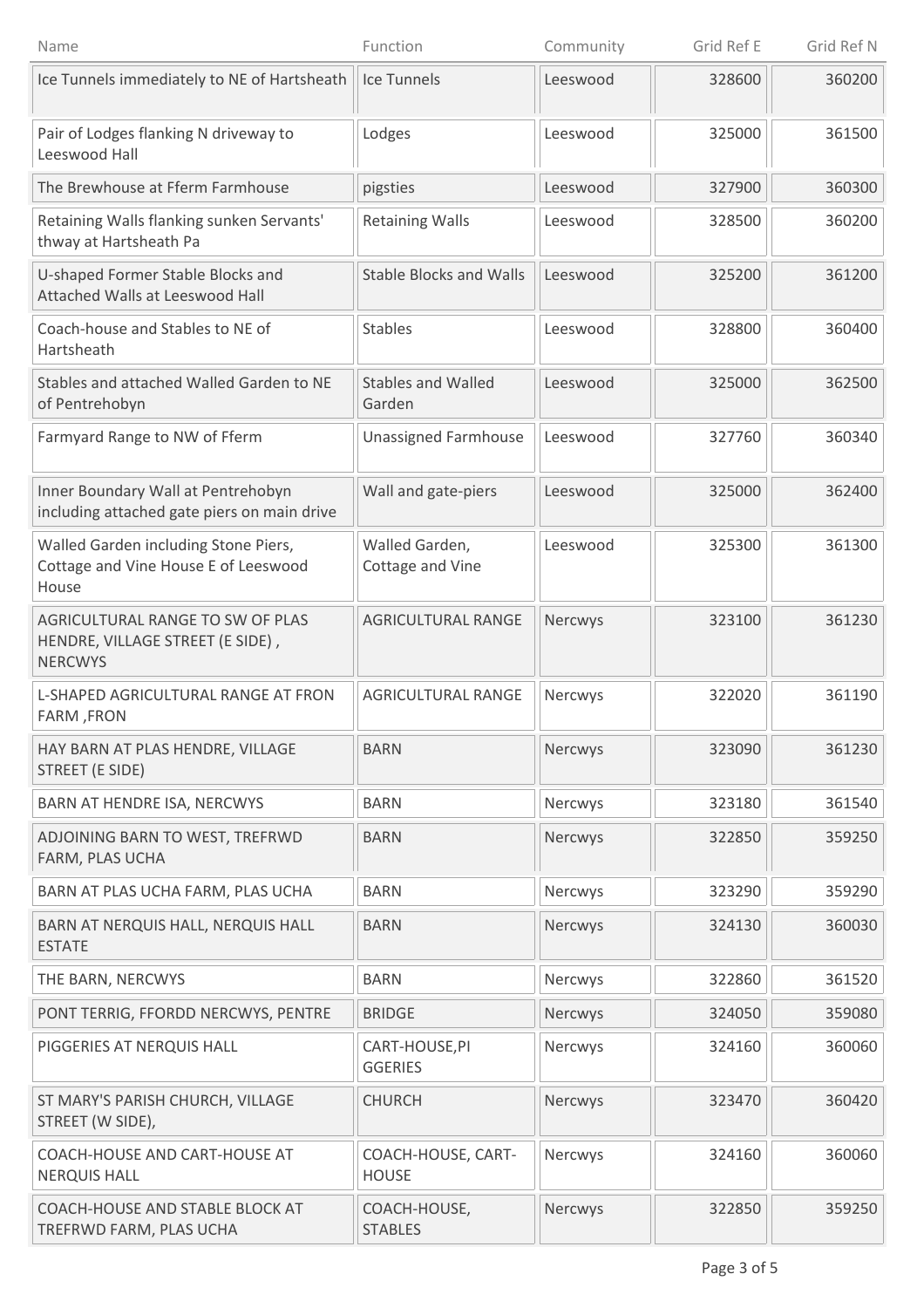| Name                                                                                           | Function                                          | Community | Grid Ref E | Grid Ref N |
|------------------------------------------------------------------------------------------------|---------------------------------------------------|-----------|------------|------------|
| COACH HOUSE AND STABLE-BLOCK AT PLAS<br>FFYNNON, VILLAGE STREET (E SIDE),<br><b>NERCWYS</b>    | <b>COACH-HOUSE,S TABLE</b>                        | Nercwys   | 323160     | 360930     |
| 1. THE OLD SMITHY COTTAGE, STREET (W<br>SIDE), NERCWYS VILLAGE STREET, NERCWYS                 | <b>COTTAGE</b>                                    | Nercwys   | 323130     | 361080     |
| DOVECOT AT PLAS ONN, NERCWYS                                                                   | <b>DOVECOT</b>                                    | Nercwys   | 322800     | 365150     |
| DOVECOT AT THE TOWER, NERCWYS                                                                  | <b>DOVECOT</b>                                    | Nercwys   | 323930     | 361940     |
| ADJOINING FARM BUILDING TO                                                                     | <b>FARM BUILDING</b>                              | Nercwys   | 322850     | 359250     |
| L-SHAPED RANGE OF FARM BUILDINGS AT<br>PLAY YN LLAN, VILLAGE STREET (W SIDE),                  | <b>FARM BUILDING</b>                              | Nercwys   | 323480     | 360350     |
| ADJOINING FARM BUILDINGS TO SOUTH,<br>TREFRWD FARM, PLAS UCHA EAST,<br>TREFRWD FARM, PLAS UCHA | <b>FARM BUILDINGS</b>                             | Nercwys   | 322850     | 359250     |
| HENDRE ISA FARMHOUSE, NERCWYS                                                                  | <b>FARMHOUSE</b>                                  | Nercwys   | 323220     | 361550     |
| <b>GLAN TERRIG FARMHOUSE, FFORDD</b><br>NERCWYS (E SIDE), PENTRE                               | <b>FARMHOUSE</b>                                  | Nercwys   | 323950     | 359200     |
| PLAS UCHA FARMHOUSE, PLAS                                                                      | <b>FARMHOUSE</b>                                  | Nercwys   | 323280     | 359290     |
| TREFRWD FARMHOUSE, PLAS UCHA                                                                   | <b>FARMHOUSE</b>                                  | Nercwys   | 322850     | 359250     |
| PISTYLL FARMHOUSE, PISTYLL                                                                     | <b>FARMHOUSE</b>                                  | Nercwys   | 324140     | 360560     |
| TY DRAW FARMHOUSE, VILLAGE                                                                     | <b>FARMHOUSE</b>                                  | Nercwys   | 323080     | 360980     |
| PLAS HENDRE (FORMERLY LISTED AS<br>HENDRE UCHA FARMHOUSE), VILLAGE<br>STREET (E SIDE),         | <b>FARMHOUSE</b>                                  | Nercwys   | 323130     | 361240     |
| PEN Y BRYN FARMHOUSE AND ATTACHED<br>BYRE, THE SCHOOL LANE (N SIDE), NERCWYS                   | FARMHOUSE, BYRE                                   | Nercwys   | 323620     | 360530     |
| <b>GROUND FLOOR OF FORMER E WING</b>                                                           | <b>FLOOR</b>                                      | Nercwys   | 324090     | 360020     |
| FOLLY AT NERQUIS HALL                                                                          | <b>FOLLY</b>                                      | Nercwys   | 324060     | 360230     |
| GARAGE BLOCK (FORMER OUTBUILDING),<br>AT, NERQUIS HALL NERQUIS HALL ESTATE                     | <b>GARAGE BLOCK</b>                               | Nercwys   | 324100     | 360020     |
| ADJOINING KITCHEN GARDEN                                                                       | <b>GARDEN WALL AT</b><br><b>NERQUIS HALL</b>      | Nercwys   | 323860     | 359980     |
| UPPER GATES AT NERQUIS HALL                                                                    | <b>GATES</b>                                      | Nercwys   | 323860     | 360020     |
| C18 GATES AND GATE-PIERS IN THE<br><b>GARDEN</b>                                               | <b>GATES, AT NERQUIS</b><br><b>HALL GATEPIERS</b> | Nercwys   | 324050     | 350900     |
| LOWER GATES AND FORECOURT WALLS AT<br><b>NERQUIS HALL</b>                                      | GATES, WALLS                                      | Nercwys   | 323870     | 360040     |
| CHURCHYARD GATES AND WALLS AT ST.<br>MARY'S CHURCH, VILLANGE STREET (W<br>SIDE), NERCWYS       | GATES, WALLS                                      | Nercwys   | 323410     | 360480     |